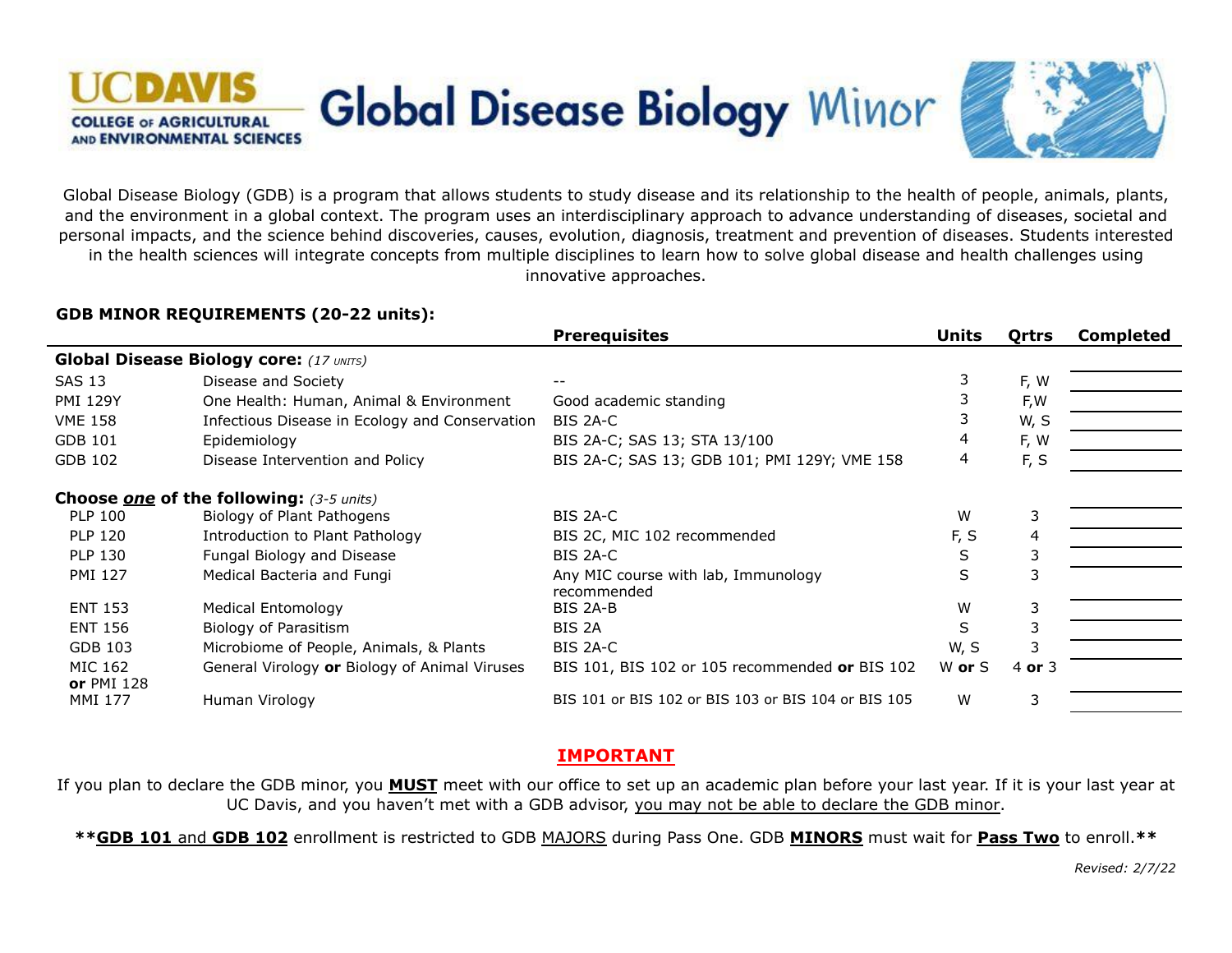# **Minor Program Courses:**

# **SAS 13. Disease and Society (3)**

Lecture—3 hour(s). Limited enrollment. Introduction to the concept of disease, the societal and personal impacts of past, present and future diseases, and the science behind disease discoveries, causes, evolution, diagnosis, treatment, and prevention.

# **PMI 129Y. One Health Fundamentals (3)**

Lecture/Discussion—3 hour(s); Web Electronic Discussion. Introduction to fundamentals, challenges, and opportunities in One Health using local and global health case studies. Animal, human, and environmental health problems, along with tools and transdisciplinary approaches, will be introduced to foster innovative thinking that addresses complex issues.

#### **VME 158. Infectious Disease in Ecology and Conservation (3)**

Lecture—3 hour(s). Introduction to the dynamics and control of infectious disease in wildlife, including zoonotic diseases and those threatening endangered species. Basic epidemiological models and application to field data. Scientists' role in developing disease control policies.

# **GDB 101. Epidemiology (4)**

Lecture—2 hour(s); Laboratory—3 hour(s); Discussion—1 hour(s). Principles and practice of epidemiology as applied to human, animal, and plant populations and the environment in which these populations co-exist. Quantitative analysis of both infectious and non-infectious disease. Interdependence between epidemiological analysis, decision-making and policy formulation will be highlighted.

# **GDB 102. Disease Intervention and Policy (4)**

Lecture—3 hour(s); Discussion—1 hour(s); Project (Term Project). Examination of the prevention and treatment of diseases affecting humans, animals, and plants. Case studies will illustrate the merits of a unified approach to promoting health at local, regional, and global scales.

# **GDB 103. The Microbiome of People, Animals, and Plants (3)**

Lecture—3 hour(s). Examination of the structure and function of microbial communities that live inside and on host organisms. Introduction to general concepts of the microbiome and microbiota, and their relationship to host health and disease.

# **PLP 100. Biology of Plant Pathogens (3)**

Lecture—3 hour(s). Behavior, pathology, ecology, and evolution of plant pathogens with global impact on food security and environmental health. Bacteria, fungi, viruses, and other pathogens that infect plants.

# **PLP 120. Introduction to Plant Pathology (4)**

Lecture—2 hour(s); Laboratory—6 hour(s). The nature, cause, and control of plant diseases.

# **PLP 130. Fungal Biology and Disease (3)**

Lecture—3 hour(s). Course devoted to physiology, cell biology and biochemistry of fungi, pathobiology of the diseases that fungi or their metabolites cause on plants, animals and humans, and the control of fungal pathogens using fungicides. Intended for students with an interest in plant pathology, medical microbiology, veterinary medicine, or environmental microbiology.